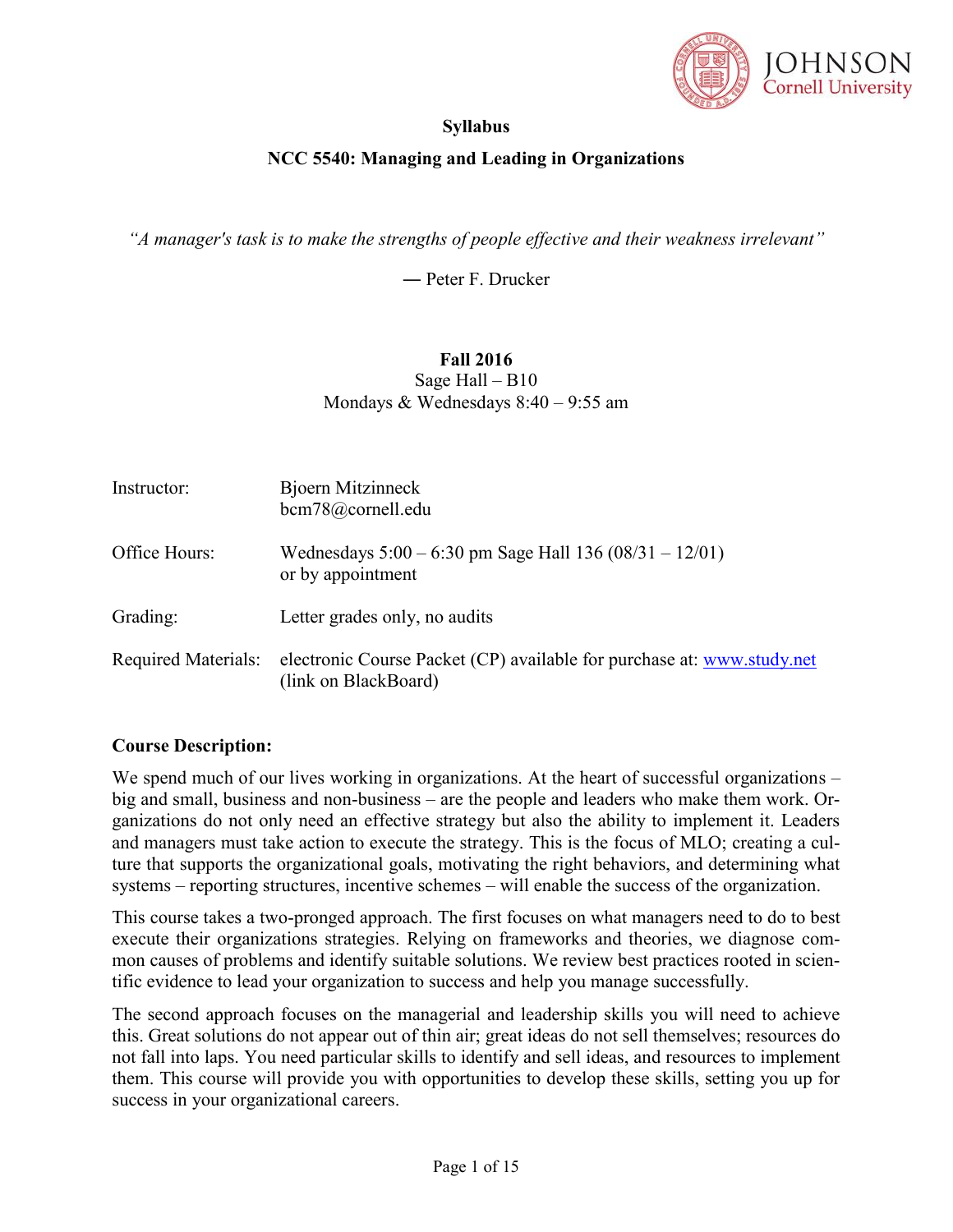# **Learning Objectives:**

*Conceptual Knowledge* – By the end of this course, you will:

- be able to analyze both formal and informal organizational structures and their effects on individuals' behaviors
- be able to apply research based frameworks and concepts to address common managerial and leadership challenges
- appreciate ethical obligations of managers and organizations to their stakeholders

*Skills* – Through this course, you will hone your:

- critical thinking and problem solving skills
- discussion, presentation, and feedback skills
- $\bullet$  team work skills

## **Format and Procedures:**

To help you achieve these learning outcomes, my aim is to provide you with an effective learning environment. Should you feel you cannot reach your full potential, please come and see me during my office hours or contact me via email. I have designed this course to expose you to a range of learning opportunities, including in-class discussions and exercises, simulations, group work, readings, and assignments. The following section on course requirements will introduce each in more detail.

How much you will benefit from this course will also depend on how much energy you invest. I want you to excel in this course and ultimately in your chosen career. No matter what career you pursue, you are likely to find yourself with some managerial or leadership responsibilities in one way or another – leading a team or managing a project, for instance. This course is designed to help you succeed in such situations.

Here are a few "do's and don'ts" for you to get the most out of this course:

- $\checkmark$  come to class prepared to discuss assigned readings
- $\checkmark$  actively participate in class discussions and in-class activities
- $\checkmark$  be a pro-active member of your team
- $\checkmark$  talk to me in case of problems
- **DO DON'T** 
	- $\times$  avoid engaging in classroom discussions
	- $\times$  blow off the pre-class online surveys and preparatory readings
	- $\times$  be a "free-rider" in group activities
	- $\times$  let electronics distract you from class

## **Course Requirements:**

We learn best if exposed to a range of different learning opportunities. To this end, this course includes a number of different required materials, exercises, and assignments which are explained in greater detail below. The different components of your grade reflect this diversity of learning opportunities. In particular, your final grade will be based on the following: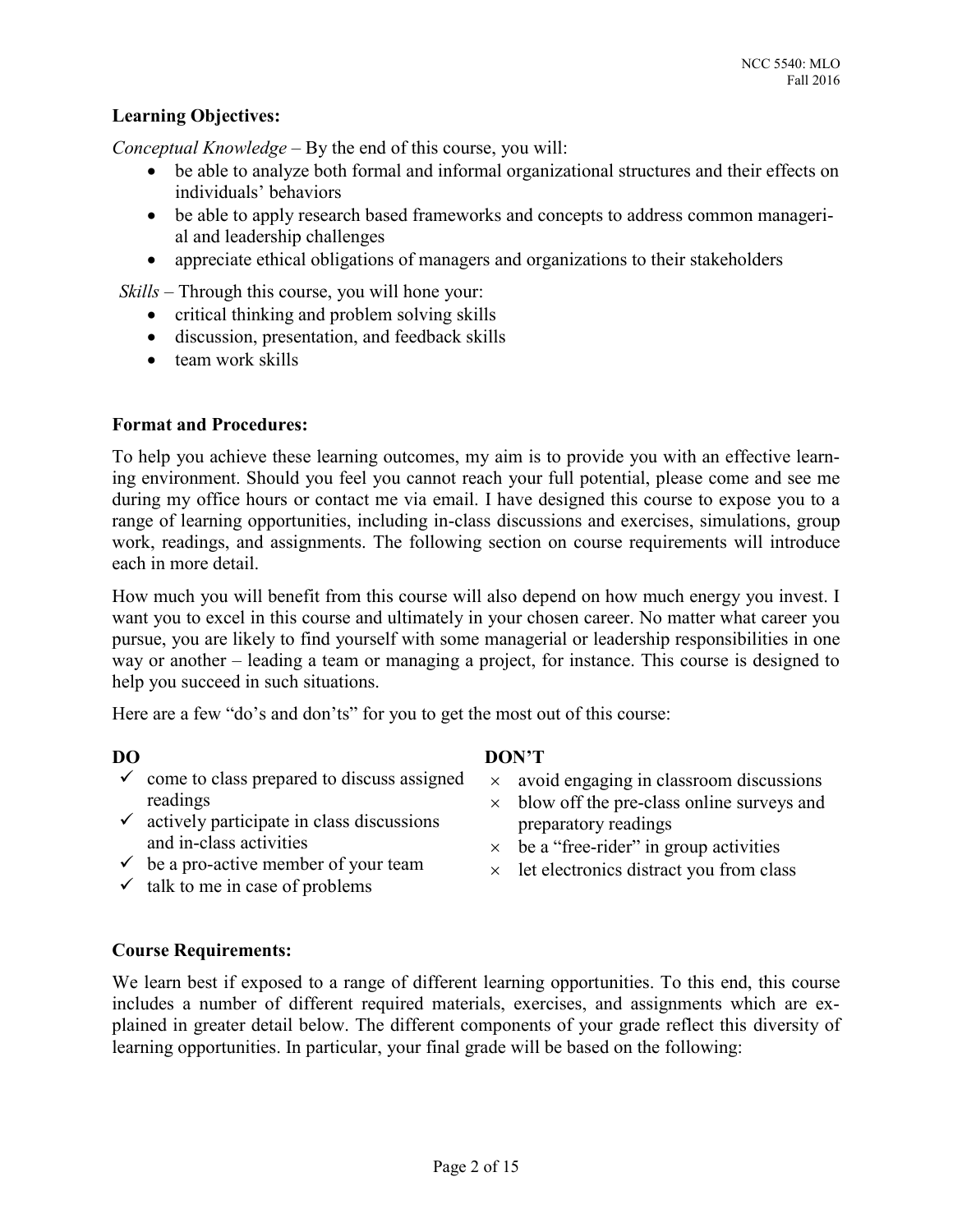| <b>Component</b>         | max. Points |
|--------------------------|-------------|
| Pre-class online surveys |             |
| Participation            |             |
| Individual paper         |             |
| Team assignments         |             |
| (Extra credit)           |             |
| <b>TOTAL</b>             | 200         |

## *Readings:*

To help tailor the class to your learning interests, I am including three different types of readings. *Required readings* which are mandatory, *suggested readings* which are recommended, and *additional readings* which are entirely voluntary and mostly for future reference.

You will find all required readings in the Course Packet (CP) [\(www.study.net\)](http://www.study.net/) or posted on the course's BlackBoard (BB) site [\(https://blackboard.cornell.edu\)](https://blackboard.cornell.edu/). The course is designed to provide you with a learning experience. This means that you have to grapple with it yourself in order to learn. The first step in this grappling comes from your own reading. To help you do so, I am including preparation questions in the syllabus for required readings. You want to consider these questions as you read. Pre-class surveys (see below) will further help you reflect upon readings and important class concepts, pointing you to key issues to consider. The final step in this grappling comes from class discussions. Clearly articulating your thoughts and engaging with the ideas of classmates will help you learn from the cases and conceptual course readings.

I have carefully selected required readings for this class with a keen eye on keeping the mandatory reading load small. They thus represent the bare minimum for you to read. Required readings are absolutely essential and you will not be able to effectively participate in class if you fail to do them on time. This will mean that you lose points counting towards your final grade and worse that you miss important learning opportunities.

In addition to required readings, I am including suggested readings in the syllabus. These are selected to corroborate and complement class discussions. I encourage you to do these readings after we have covered a certain topic. However, I leave it to your own judgment whether and when to do them. Suggested readings are there to help you deepen your understanding of important concepts we cover.

If you find a topic particularly interesting and would like to do some independent reading on it, additional readings in this syllabus offer starting points. The nature of this survey course means that we will generally privilege breadth over depth. If you need more details in a specific topic, additional readings can help. Feel free to ask for further recommendations as needed. Note that the additional readings are only for your reference and you will not need to read them to attain a high mark in this course. You do not want to let additional readings interfere with completing all required readings.

## *Pre-class online surveys (20 points):*

To help me tailor in-class exercises and increase the effectiveness of the learning experience you will get from this course, I will send out short pre-class online surveys from time to time. You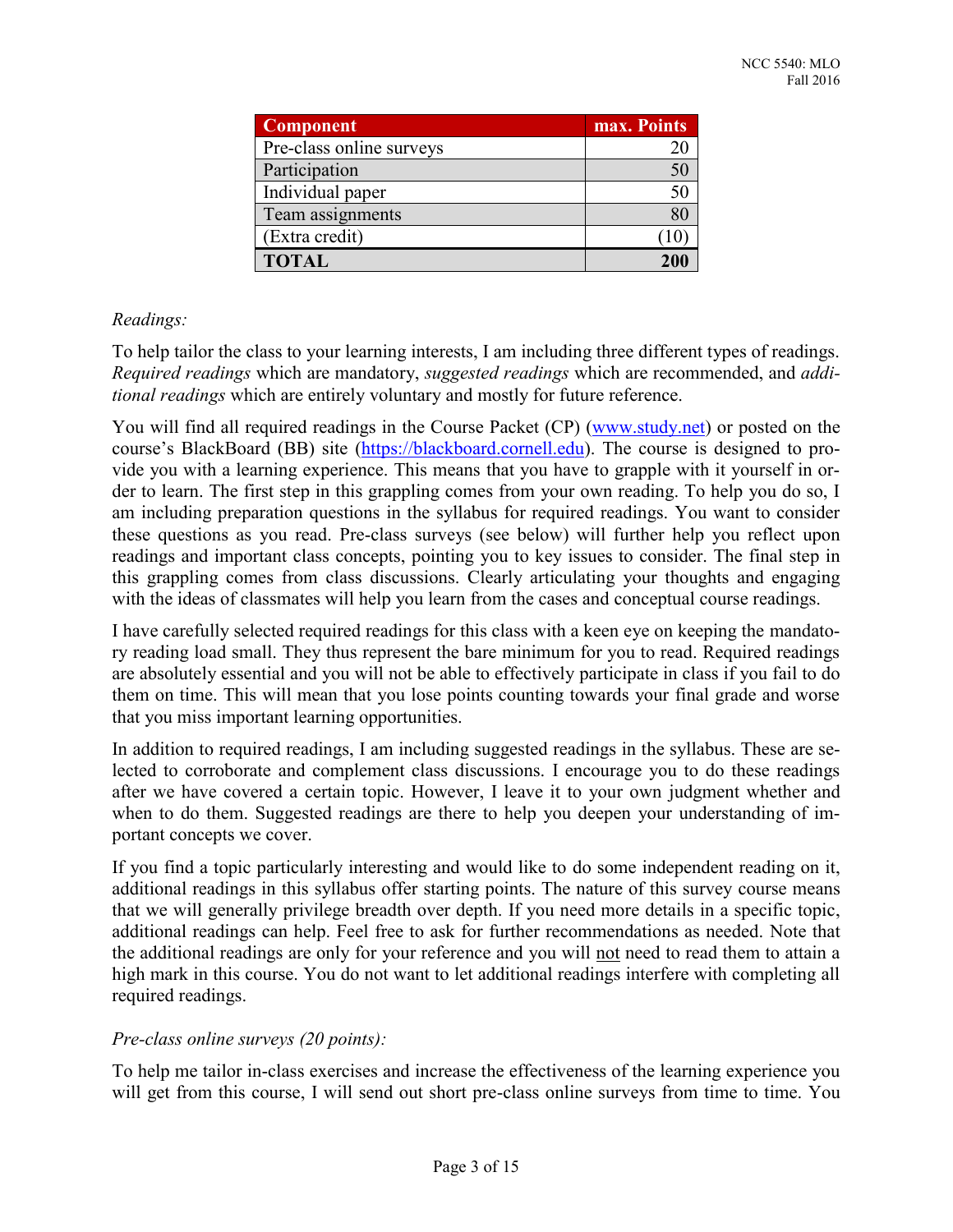will receive participation links via email. The surveys will usually not take you much longer than 15 minutes to complete if you have done all the required readings for class. The class schedule below highlights for which classes there will be pre-class online surveys and specifies their due dates. Surveys include two types of questions: opinion questions (for which you will receive credit just for completing them) and content questions (for which you need to answer correctly to get credit).

# *Participation (50 points):*

Attendance is mandatory and repeat absences will affect your participation score. This course will involve a lot of discussions and in-class activities. An important aspect of the learning process will be to learn from your classmates and through grappling with important questions and issues together. I will provide guidance and structure to class discussions, but I will facilitate you talking and engaging with each other as much as possible. I will hand out name-cards at the beginning of the course which I ask you to put up in front of you each session.

Primarily, I will solicit volunteer participation. I will also cold call, however, to raise the cost of not preparing and to help you practice your "stand and deliver"-skills, important in organizational contexts. Note that quality of class participation is much more important than quantity. Trying to maximize "air-time" is a poor strategy.

I will take notes on individual students' participation after every class. Submitted work from inclass activities and participation in discussions will contribute to your participation grade. Ways in which you can contribute to class discussions include:

- $\checkmark$  laying out what's going on by framing the problem and brining in concepts from readings and lectures
- $\checkmark$  succinctly answering the question that is on the floor, using evidence to support your argument
- $\checkmark$  asking a thoughtful question, contributing to move the discussion forward
- $\checkmark$  asking a classmate a respectful question about her $\checkmark$ his argument
- $\checkmark$  providing a cogent counter-argument to a classmates' argument

I intend to create an inclusive classroom environment in which everyone feels comfortable sharing their insights. Please see me if you are showing up to class prepared but are not participating. Class discussions can be more challenging for students with a native language other than English. At the same time, the most valuable comments sometimes come from students from other countries and cultures. So I want to encourage active participation by all class members and to request your patience and assistance in determining the value of others' remarks. More generally, I expect everyone to treat each other with respect and to foster a welcoming class environment.

# *Written assignments:*

Managerial and leadership responsibilities routinely require us to produce a number of written documents for organizational and personal use. Consider briefings or reports to senior management, evaluations and feedback for subordinates, or project plans and memos to yourself or your team for example. This course will offer you practice in such writing tasks. General grading criteria for written assignments are below: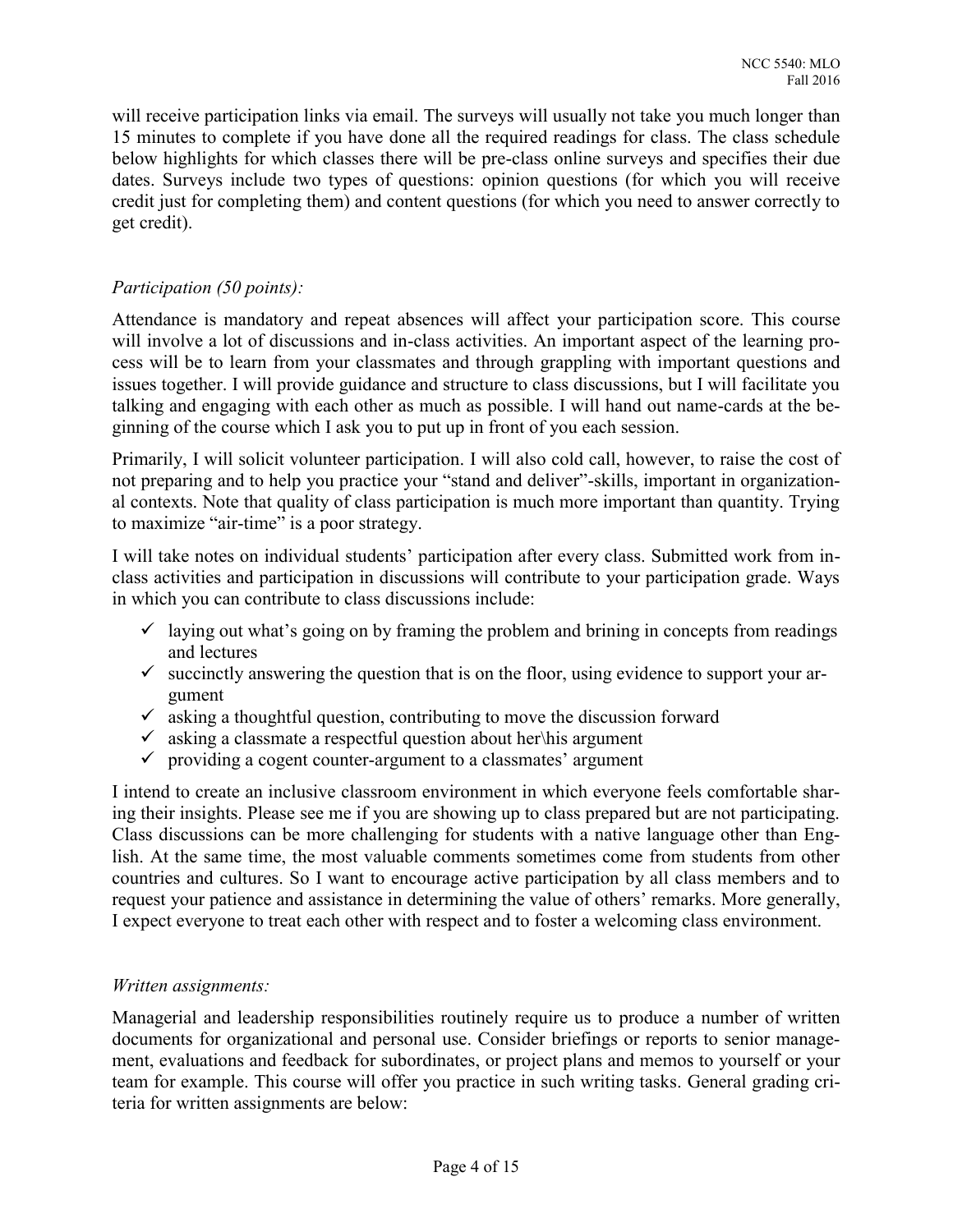- Application of course concepts: To what extent have you accurately applied course concepts from the readings and lectures?
- Use of data: To what extent have you used evidence (and considered disconfirming evidence) to support your arguments?
- Ouality of analysis: To what extent have you integrated theory and data to create a coherent and logical argument? To what extent have you considered alternative explanations?
- Organization: To what extent is your work clearly written and professionally presented?

I put a great deal of time and work into grading each written assignment, providing extensive comments for your learning benefit. As such, I do not negotiate grades. However, I am happy to discuss the comments to clarify any questions you may have and help you understand how to improve future work. Your written assignments will be based on case analyses and will include:

# *Individual paper (50 points):*

Being an effective leader often requires us to take a step back and reflect upon our own actions and making adjustments for the future. Doing this alone can be hard. For your individual paper you will assume the role of a mentor, helping a colleague to think through building and leading his team. To do so, you will write a memo analyzing his leadership challenge and offering him some advice. You should draw on all relevant concepts covered in class to gain analytical leverage and cogently argue for your proposals. I will hand out the case in class and post more detailed instructions as well as a grading rubric on BlackBoard in due course. Your paper should not exceed 4 pages plus exhibits.

## *Team assignments (80 points):*

The ability to effectively work in teams is essential in most organizations. Many complex tasks can only be accomplished by people with diverse skills pooling their capabilities and making a collective effort. To provide you with an opportunity to hone your team work skill, I will assign you to a diverse team for this course. In your teams, you will work on a number of assignments throughout the semester, including:

Team paper 1 (30 points): Your team has been asked to prepare a report for senior management analyzing a managerial challenge in your organization facing poor performance. You will need to apply class concepts and frameworks to identify the root cause(s) for the problem(s) and propose a solution. A detailed assignment description and rubric which I will use to grade your work will be made available on BlackBoard. Your report should not exceed 5 pages plus exhibits.

Team paper 2 (30 points): The board of your organization tasks your team with preparing an executive briefing to prepare for the next board meeting. The directors will need to make an important decision and your team is to offer an analysis and recommendation for their consideration. A detailed assignment description and rubric will be posted on BlackBoard. Your briefing should not exceed 5 pages plus exhibits.

Team presentation (20 points): Each team will present once, either team paper 1 or team paper 2, to the entire class. Your presentation slot will be randomly drawn. Your team should prepare to persuasively present your analysis and conclusions. Being able to convincingly communicate your work to others is an important skill in any organizational context. You will find a detailed grading rubric for this presentation assignment on BlackBoard in advance.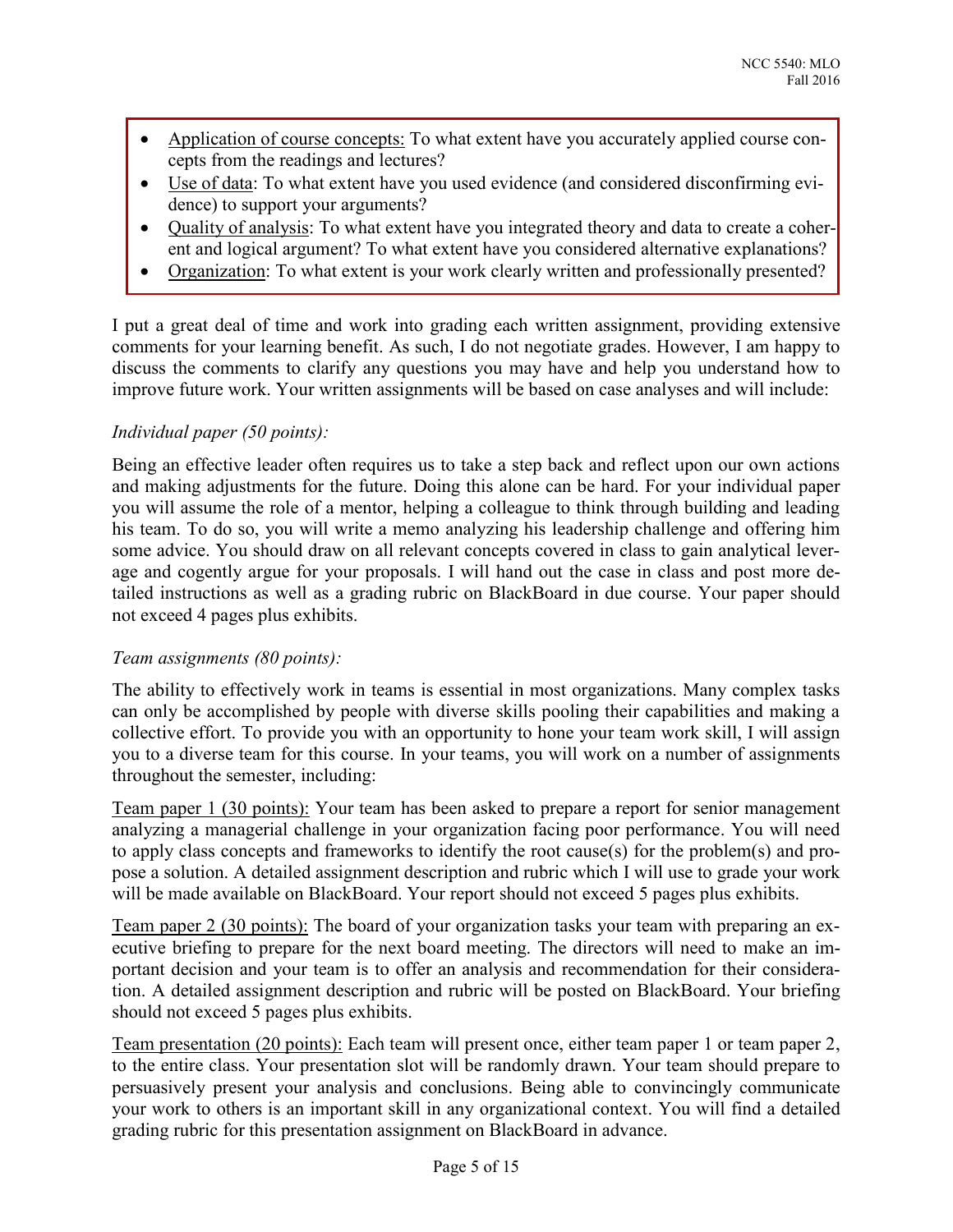To maximize your learning from working in your assigned teams and from one another, I will also facilitate peer feedback in your teams. Online peer feedback surveys will offer you the possibility to reflect about your own team work skills and offer valuable development suggestions to your team mates. We will do two peer feedback rounds over the course of the semester.

## *Extra-credit possibilities (up to 10 points):*

Sharing and presenting examples illustrating class concepts. The business press is filled with examples of managerial issues or leadership challenges similar to those that we discuss in class; as are actual organizations you may be part of. I encourage you to use the frameworks and concepts learned in class to think through "real-life" situations you read about or experience yourself. This will help you solidify your grasp of the concepts and help you make the best use of them in your own lives.

You can earn extra credit by sharing your analysis of such examples with the rest of the class. You may analyze situations you have experienced yourself or observed at work or in sports, volunteer, or other organizations. You may also analyze a challenging situation that you read about in the business press (you can for example get free access to the Financial Times through [https://johnson.library.cornell.edu/databases/financial-times\)](https://johnson.library.cornell.edu/databases/financial-times). You will find an Extra-Credit Submissions forum on the course's BlackBoard site where you can post a short memo on such examples. Your memo should not exceed 1 page and include both a short synopsis of the managerial/leadership issue and your analysis using class concepts. It will be graded using the criteria for written work specified above. You can earn a maximum of 4 points per memo.

Because I also want to give you an opportunity to practice your presentation skills individually, I will offer particularly strong memos the chance to be shared in class. You should prepare no more than 5 PowerPoint slides to support your presentation. You will have 5-7 minutes to present your example and analysis. There will be a number of opportunities to present at the beginning of class throughout the semester. As demand for the opportunity to present may be higher towards the end of the semester, I recommend not putting off submitting a memo for too long. You can earn up to 4 points for presenting.

Giving feedback. By reading and thinking through the memos your class mates share, you can also learn from the examples they have chosen and their analyses. Because I want you to practice your feedback skills and to encourage you to follow posts to the Extra-Credit Submissions forum on BlackBoard, you can earn up to 1 point in extra credit for every cogent and developmental feedback post you leave in the forum. To receive credit, your post must make a significant suggestion and embody best feedback practice. You can easily follow new submissions by subscribing to the forum on BlackBoard.

Participating in research studies is a valuable way to receive first-hand experience with research methods and to support Johnson faculty and doctoral students in developing state-of-the-art management thought, which ultimately is brought back into the classroom. Material covered in this course is based on empirical research, much of which similar to the work conducted at Johnson's Business Simulation Lab (BSL) right now. A variety of research projects are facilitated through BSL and often provide compensation, extra credit, or sometimes both.

In general, to earn extra credit you need to participate in an academic research project, which usually takes no longer than one hour. You can sign up for studies by requesting an account at: [http://johnson.sona-systems.com/.](http://johnson.sona-systems.com/) Once approved, this website provides all information regard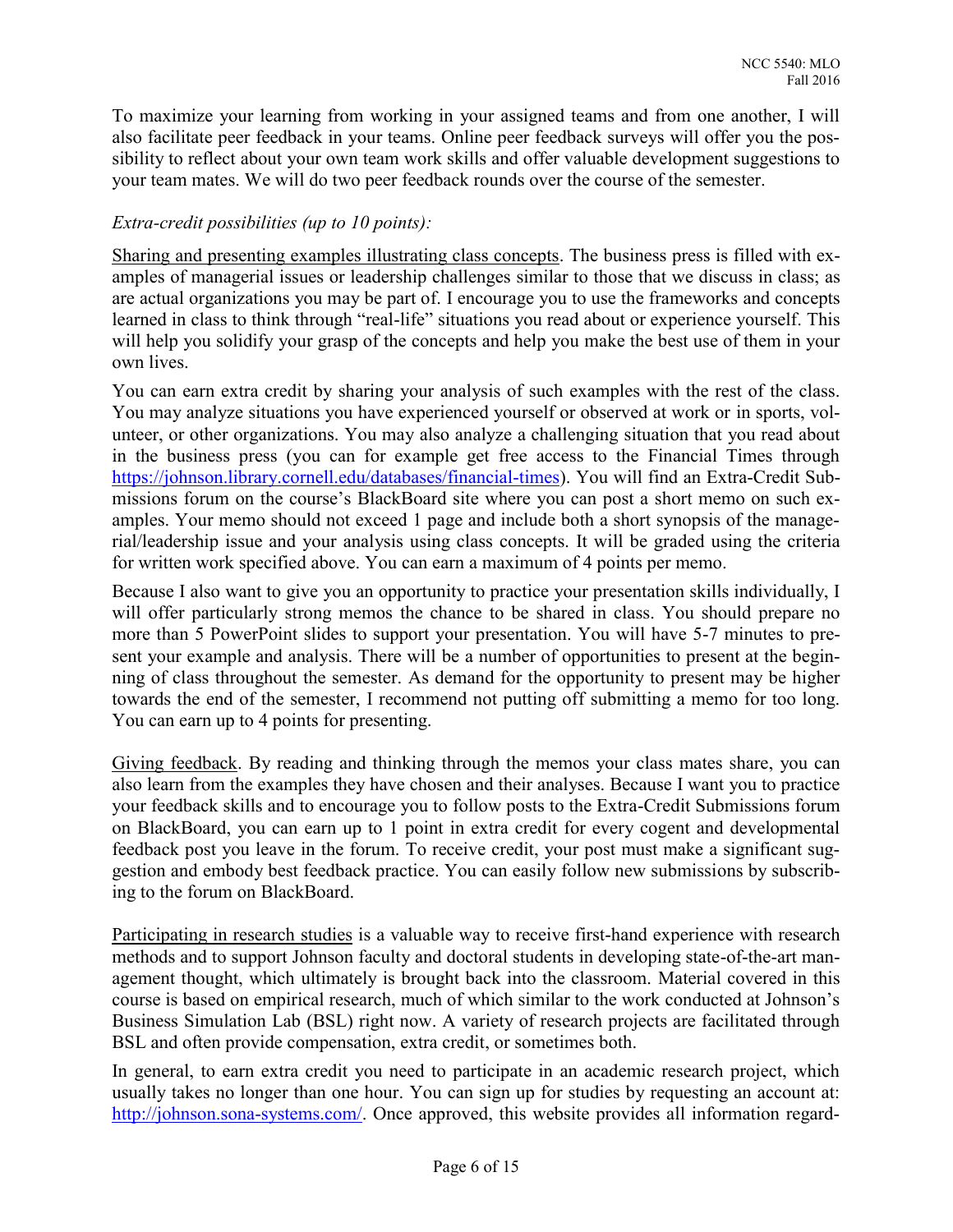ing on-going studies in which you can earn extra credit. You can accumulate a maximum of five extra points (which will be added to your final grade – each hour counts as two points).

## **Academic Integrity:**

Each student in this course is expected to abide by the Cornell University Code of Academic Integrity. Any work submitted by a student in this course for academic credit will be the student's own work. You are encouraged to study together and to discuss information and concepts covered in class with other students. You can give "consulting" help to or receive "consulting" help from such students. However, this permissible cooperation should never involve one student having possession of a copy of all or part of work done by someone else.

## **Accommodations for Students with Specific Requirements:**

In compliance with the Cornell University policy and equal access laws, I am available to discuss appropriate academic accommodations that may be required for student with disabilities. Requests for academic accommodations are to be made during the first three weeks of the semester, except for unusual circumstances, so arrangements can be made. Students are encouraged to register with Student Disability Services to verify their eligibility for appropriate accommodations.

| <b>Date and Topic</b>                 | <b>Required Pre-Readings</b>           | <b>Pre-Class Survey</b> |  |  |  |
|---------------------------------------|----------------------------------------|-------------------------|--|--|--|
| <b>August 24</b>                      |                                        |                         |  |  |  |
| Introduction: What is MLO?            |                                        |                         |  |  |  |
| <b>August 29</b>                      | Syllabus (BB)                          | due $08/27$ 11:59pm     |  |  |  |
| <b>Making Smart Decisions</b>         |                                        |                         |  |  |  |
| <b>August 31</b>                      | <b>Employee Motivation: A Powerful</b> |                         |  |  |  |
| Introduction to Motivating Others     | New Model (CP)                         |                         |  |  |  |
| September 5                           |                                        |                         |  |  |  |
| No class – have a nice Labor Day!     |                                        |                         |  |  |  |
| <b>September 6: Add/Drop-Deadline</b> |                                        |                         |  |  |  |
| September 7                           | Motivation by Goal Setting (BB)        |                         |  |  |  |
| Setting Goals & Feedback              | The 'Sandwich Approach'(BB)            |                         |  |  |  |
| September 12 & 14                     | Persuasion, Argument,  (CP)            | due 09/10 11:59pm       |  |  |  |
| Learning from Cases                   | Wolfgang Keller at Konigsbrau-         |                         |  |  |  |
| Konigsbrau Case                       | TAK (CP)                               |                         |  |  |  |
| September 19 & 21                     | Keeping Google "Googly" (CP)           |                         |  |  |  |
| Leveraging Organizational Culture     |                                        |                         |  |  |  |

## **Course Schedule:**

| Learning from Cases                                 | Wolfgang Keller at Konigsbrau- |                   |  |  |  |
|-----------------------------------------------------|--------------------------------|-------------------|--|--|--|
| Konigsbrau Case                                     | TAK (CP)                       |                   |  |  |  |
| September 19 & 21                                   | Keeping Google "Googly" (CP)   |                   |  |  |  |
| Leveraging Organizational Culture                   |                                |                   |  |  |  |
| Taj Hotel Case                                      |                                |                   |  |  |  |
| September 26 & 28                                   | Slade Plating Department (CP)  | due 09/24 11:59pm |  |  |  |
| Managerial Problem Solving                          |                                |                   |  |  |  |
| Slade Case                                          |                                |                   |  |  |  |
| October 3 & 5                                       | Army Crew Team (CP)            |                   |  |  |  |
| Managing Groups & Teams                             |                                |                   |  |  |  |
| Army Crew Team Case                                 |                                |                   |  |  |  |
| October 7: Team Paper 1 & slide deck due at 11:59pm |                                |                   |  |  |  |
| October 10                                          |                                |                   |  |  |  |
| No class – enjoy Fall break!                        |                                |                   |  |  |  |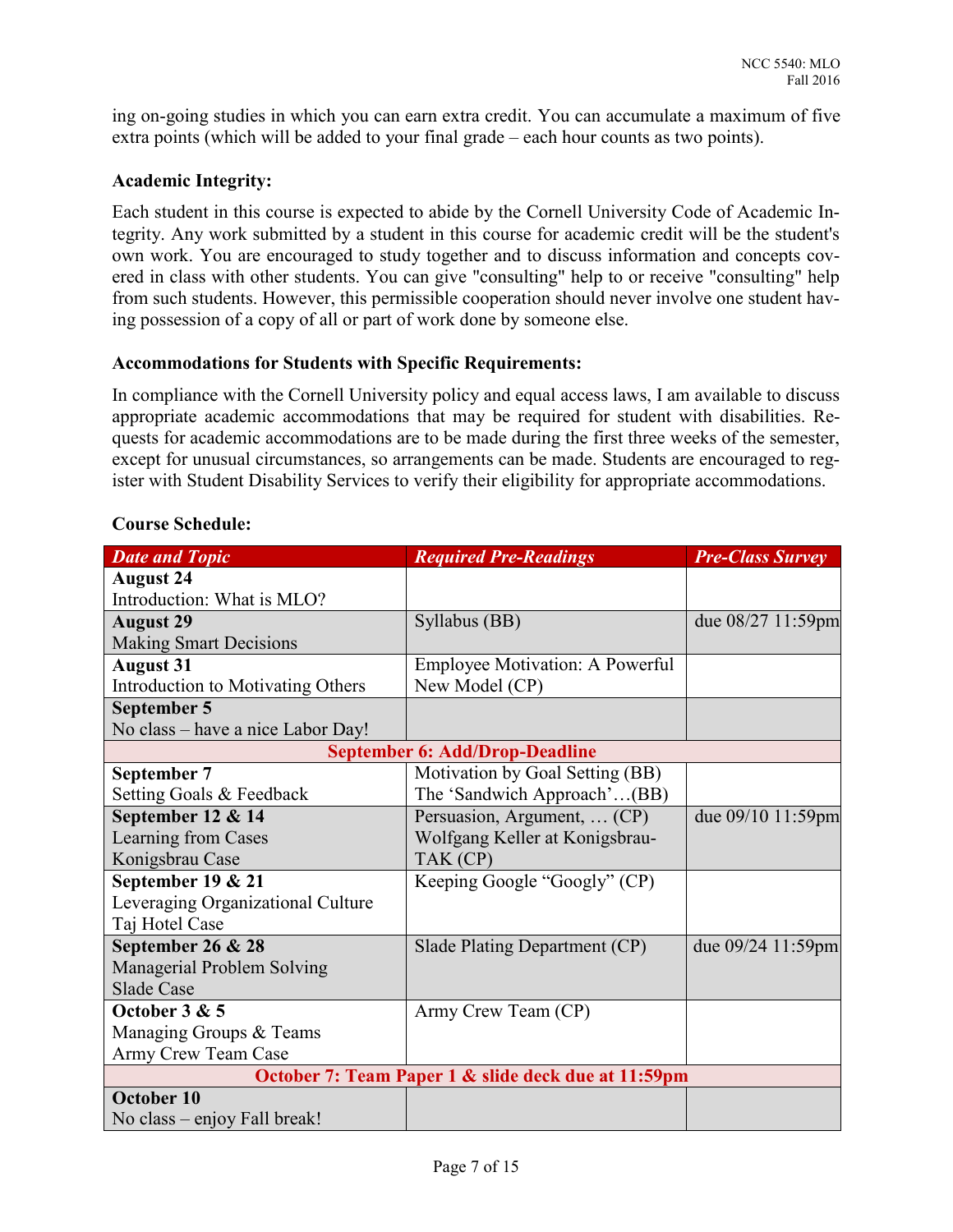| October 12                                  | <b>Effective Business Presentations</b>               |                   |  |  |
|---------------------------------------------|-------------------------------------------------------|-------------------|--|--|
| <b>Team Presentations</b>                   | (CP)                                                  |                   |  |  |
| October 17                                  | The Best Leadership (BB)                              | [Peer Feedback 1] |  |  |
| Being a Leader                              | In Praise of the Incomplete (CP)                      | due 10/15 11:59pm |  |  |
| October 19                                  | Power Dynamics in Organizations                       |                   |  |  |
| Influencing Others                          | (CP)                                                  |                   |  |  |
| <b>October 24 &amp; 26</b>                  |                                                       |                   |  |  |
| Organizational Change Simulation            |                                                       |                   |  |  |
| October 31                                  | <b>TBA</b>                                            | due 10/29 11:59pm |  |  |
| <b>Guest Lecture</b>                        |                                                       |                   |  |  |
| <b>November 2</b>                           | Ethical Breakdowns (CP)                               |                   |  |  |
| Appreciating Responsibility $&$ Ethics      |                                                       |                   |  |  |
| November 7 & 9                              | Aspen Skiing Company (CP)                             |                   |  |  |
| Engaging with CSR & Sustainability          |                                                       |                   |  |  |
| Aspen Case                                  |                                                       |                   |  |  |
| <b>November 14 &amp; 16</b>                 | OpenIDEO (CP)                                         | due 11/12 11:59pm |  |  |
| Fostering Innovation & Creativity           |                                                       |                   |  |  |
| OpenIDEO Case                               |                                                       |                   |  |  |
|                                             | November 18: Team Paper 2 & slide deck due at 11:59pm |                   |  |  |
| <b>November 21</b>                          | <b>Review: Effective Business</b>                     |                   |  |  |
| <b>Team Presentations</b>                   | Presentations (CP)                                    |                   |  |  |
| <b>November 23</b>                          |                                                       |                   |  |  |
| No class - Happy Thanksgiving!              |                                                       |                   |  |  |
| <b>November 28</b>                          | <b>TBA</b>                                            | [Peer Feedback 2] |  |  |
| Class chooses topic                         |                                                       | due 11/26 11:59pm |  |  |
| <b>November 30</b>                          |                                                       |                   |  |  |
| Final Session – Off you go!                 |                                                       |                   |  |  |
| December 6: Individual Paper due at 11:59pm |                                                       |                   |  |  |

## **Session Details:**

## **August 24: What is MLO?**

*Additional reading if you want to learn more about this topic:* 

 Kinicki, A. & Williams, B. K. 2012. *Management: A Practical Introduction*, 6th ed. New York: McGraw-Hill Education. [good introductory textbooks]

## *To do after class:*

- take first pre-class survey before 08/27 11:59 pm
- Optional: If you have not done so, I encourage you to do the short Cornell Online Tutorial on recognizing and avoiding plagiarism. It is your responsibility to make sure you are not in breach of any of the Cornell policies on academic integrity and your submitted assignments will be penalized if you are. You can find the tutorial here: <http://plagiarism.arts.cornell.edu/tutorial/index.cfm>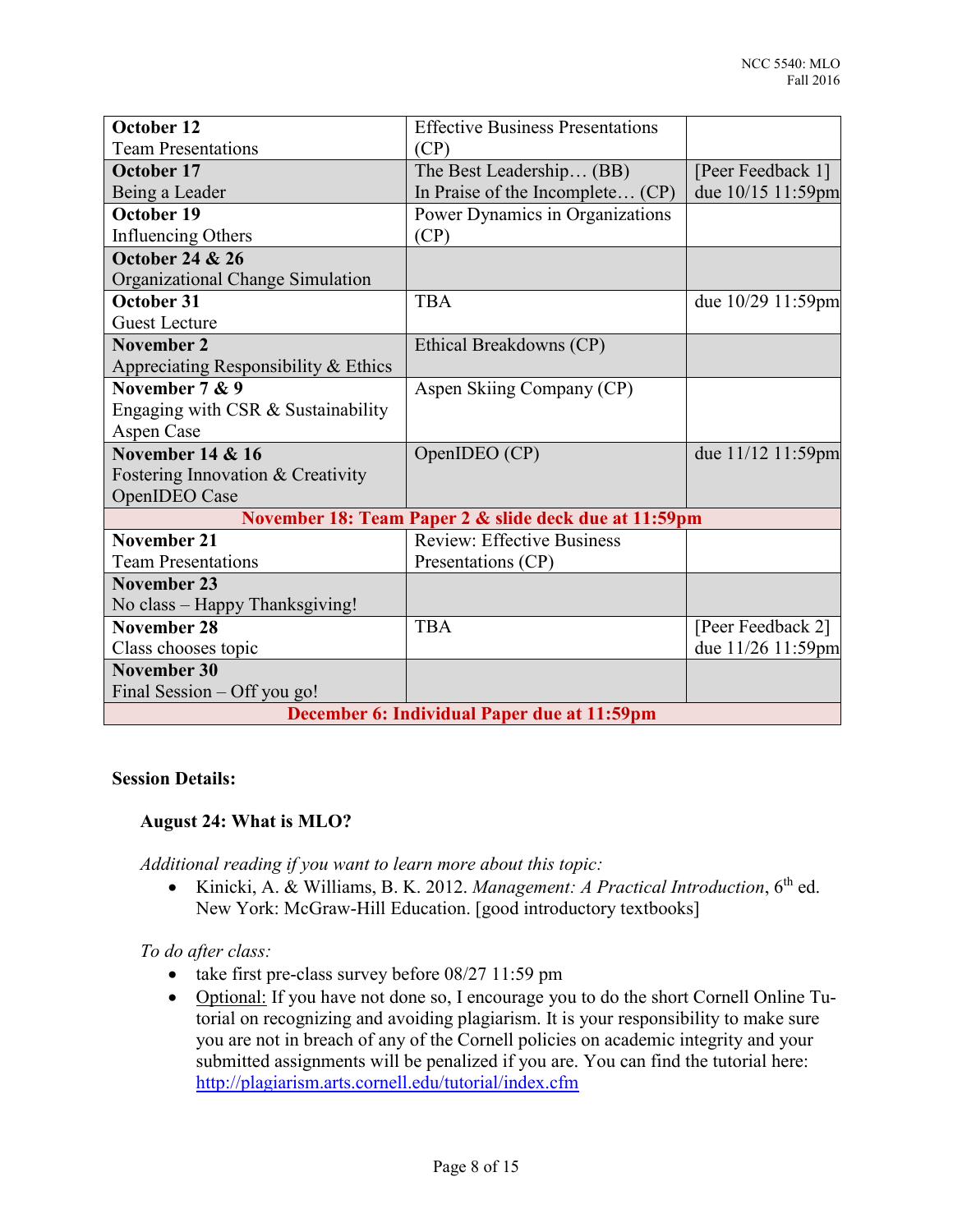## **August 29: Making Smart Decisions**

*Required readings and prep questions:* 

Syllabus **(BlackBoard)**: Do you have any questions?

*Suggested readings to deepen your understanding of this topic:* 

 Kahneman, D., Lovallo, D. & Sibony, O. 2011. "Before You Make That Big Decision…" *Harvard Business Review*, June: 50-60. **(Library Online)**

*Additional readings if you want to learn more about this topic:* 

- Tversky, A. & Kahneman, C. 1974. "Judgment under Uncertainty: Heuristics and Biases." *Science*, 185: 1124-1131.
- Brockner, J. 1992. "The Escalation of Commitment to a Failing Course of Action: Toward Theoretical Progress." *Academy of Management Review*, 17: 39-61.
- Kahneman, D. 2011. *Thinking, Fast and Slow*. New York: Farrar, Straus and Giroux.

*To do after class:* 

• Optional: Stereotypes, we all have them. They can subconsciously bias our decision making, particularly when we are in positions of responsibility or leadership. Test your own (implicit) stereotypes by taking the Implicit Association Test online: <https://implicit.harvard.edu/implicit/takeatest.html>

ProjectImplicit offers helpful background information about the test and how to interpret its results on this webpage. Having implicit associations does not automatically mean that you make biased decisions. It just means that you may want to be vigilant in making decisions when leading others.

#### **August 31: Introduction to Motivating Others**

*Required readings and prep questions:* 

- Nohria, N., Groysberg, B., & Lee, L.-E. 2008. "Employee Motivation: A Powerful New Model" *Harvard Business Review*, July-August: 78-84. **(Course Packet)**
	- 1. According to the model what factors are behind motivation?
	- 2. What levers do you have to motivate others in organizations?
	- 3. Under what conditions may this model not work or not work as well?

*Additional readings if you want to learn more about this topic:* 

- Hackman, J. R. & Oldham, G. R. 1976. "Motivation Through the Design of Work: Test of a Theory" *Organizational Behavior & Human Performance*, 16: 250-279.
- Harvard Business Review. 2006. "Motivation: The Not-So-Secret Ingredient of High Performance" *Performance Management: Measure and Improve the Effectiveness of Your Employees,* (pp. 1-20). Boston: Harvard Business School Press.
- Pink, D. 2009. "Drive: The Surprising Truth About What Motivates Us." New York: Riverhead Books.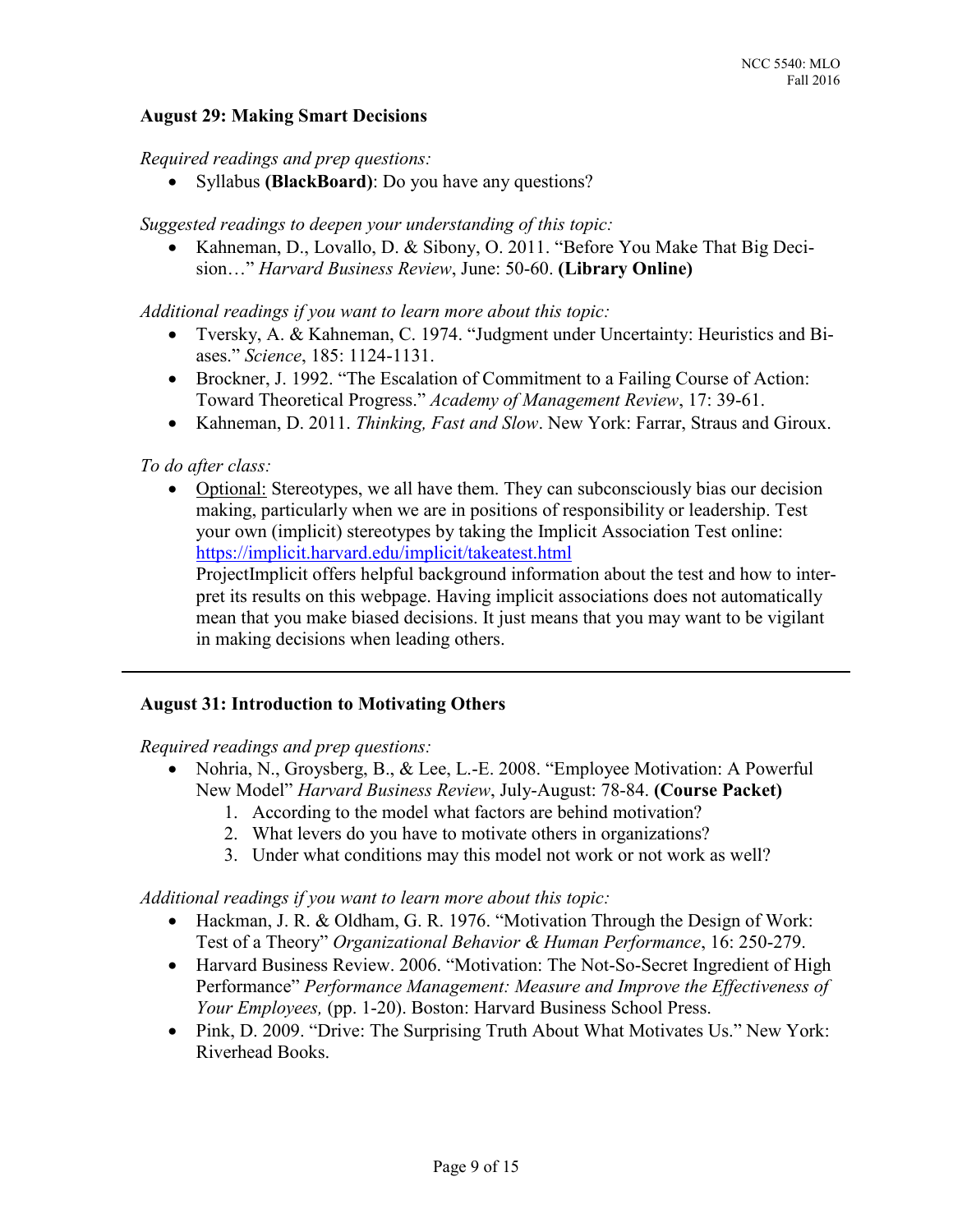## **September 7: Setting Goals & Giving and Getting Feedback**

*Required readings and prep questions:* 

- Locke, A. E. 2001. "Motivation by Goal Setting" In R. T. Golembiewski (Ed.) *Handbook of Organizational Behavior*, (pp. 43-54). New York: Marcel Dekker. **(Black-Board)**
	- 1. How do you set effective goals? What are the characteristics of effective goals?
	- 2. What are common mistakes in goal setting?
- Schwarz, R. 2013. "The 'Sandwich Approach' Undermines Your Feedback" *Harvard Business Review*. **(BlackBoard)**
	- 1. What are the components of an effective feedback strategy?

*Suggested readings to deepen your understanding of this topic:* 

The Whys and Hows of Feedback **(Course Packet)**

*Additional readings if you want to learn more about this topic:* 

- Detert, J. R. & Burris, E. R. 2016. "Can Your Employees Really Speak Freely?" *Harvard Business Review*, January-February: 81-87.
- Kerr, S. 1995. "On the Folly of Rewarding A, While Hoping for B" *The Academy of Management Executive*, *9*(1): 7-14.
- Harvard Business Review. 2016. *HBR Guide to Delivering Effective Feedback*. Boston: Harvard Business Review Press.

*To do after class:* 

• take second pre-class survey before 09/10 11:59 pm

# **September 12 & 14: Learning from Cases**

*Required readings and prep questions (due by Sept. 12th):* 

- Ellet, W. 2007. "Chapter 1: Persuasion, Argument, and the Case Method" *The Case Study Handbook: How to Read, Discuss, and Write Persuasively about Cases*, (pp. 5- 10). Boston: Harvard Business School Press. **(Course Packet)**
	- 1. What are the advantages of learning from cases? What its limitations?
	- 2. How do you construct a persuasive argument?
- CASE: Wolfgang Keller at Konigsbrau-TAK **(Course Packet)**
	- 1. What is your analysis of the situation facing Keller as he returns to Kiev?
	- 2. What is your assessment of Bordsky's performance? How effective has Keller been as a coach to Brodsky? Why?
	- 3. What actions should Keller take upon returning to Kiev?

*Suggested readings to deepen your understanding of this topic:* 

 Ellet, W. 2007. "Chapter 3: How to Analyze a Case" *The Case Study Handbook: How to Read, Discuss, and Write Persuasively about Cases*, (pp. 19-35). Boston: Harvard Business School Press. **(Course Packet)**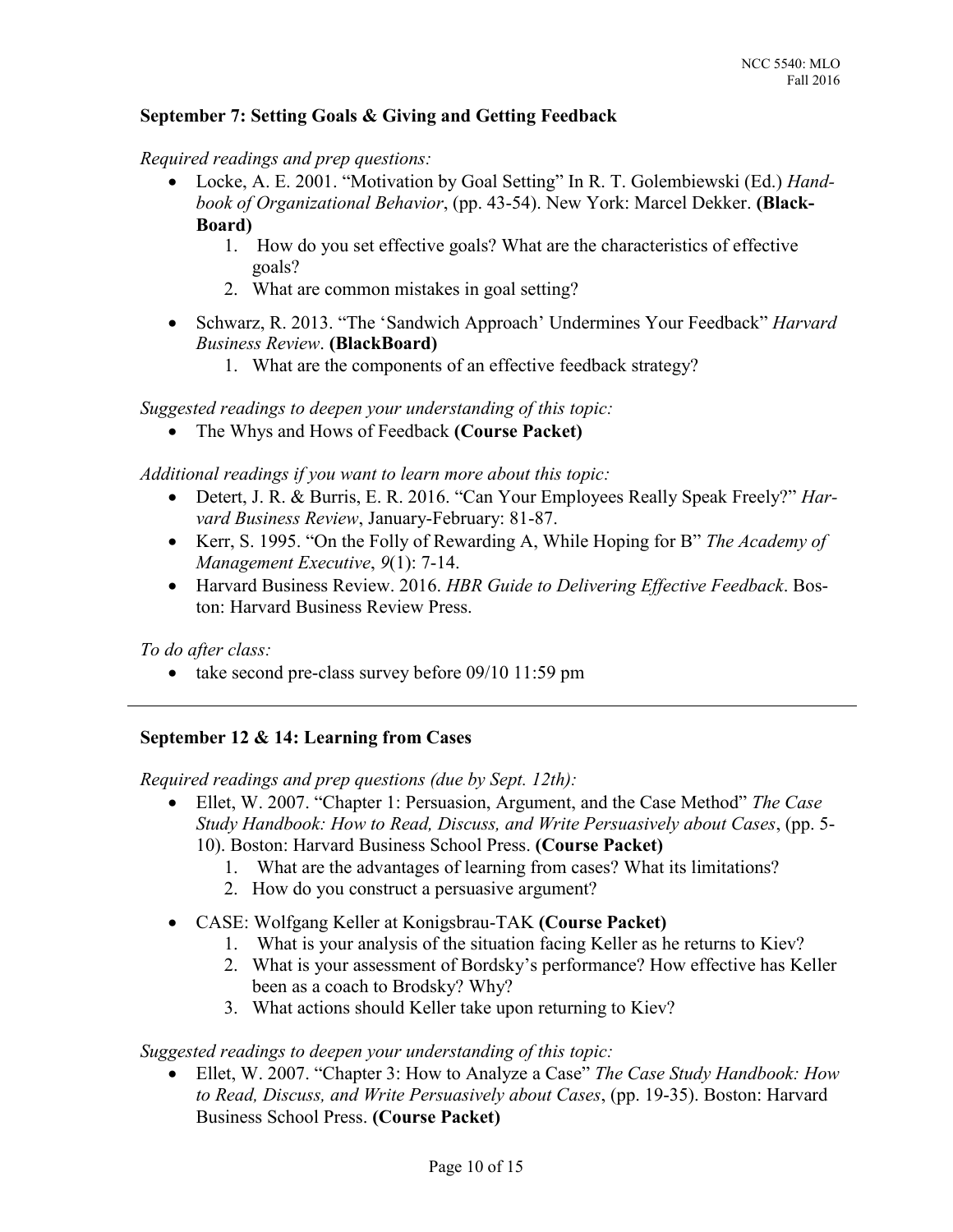*Additional readings if you want to learn more about this topic:* 

 Ellet, W. 2007. *The Case Study Handbook: How to Read, Discuss, and Write Persuasively about Cases*. Boston: Harvard Business School Press.

#### **September 19 & 21: Leveraging Organizational Culture**

*Required readings and prep questions:*

- CASE: Keeping Google "Googly" **(Course Packet)**
	- 1. What makes Google unique?
	- 2. What is "Googly"? What are its defining elements?
	- 3. What challenges do you see to keeping Google "Googley"?

*Suggested readings to deepen your understanding of this topic:* 

 Chatman, J. A. & Cha, S. E. 2003. "Leading by Leveraging Culture" *California Management Review*, 45(4): 20-33. **(BlackBoard)**

*Additional readings if you want to learn more about this topic:* 

• Schein, E. H. 2010. *Organizational Culture and Leadership*. 4<sup>th</sup> edition. New York: Jossey-Bass.

*To do after class:* 

• take third pre-class survey before  $09/24$  11:59 pm

## **September 26: Managerial Problem Solving**

*Required readings and prep questions:* 

- CASE: Slade Plating Department **(Course Packet)**
	- 1. What is the problem Porter is facing? What's wrong in the plating department?
	- 2. What should Porter do about it?

#### **September 28: Analysis of Slade**

*Required readings and prep questions:* 

- Tushman, M. L. & O'Reilly, C. A. 1997. "Managerial Problem Solving: A Congruence Approach" *Winning through Innovation: A Practical Guide to Leading Organizational Change and Renewal*, (pp. 57-77). Boston: Harvard Business School Publishing. **(Course Packet)**
	- 1. How does the congruence model apply to Slade?
	- 2. What are the crucial components of Slade's (the plating department's) Environment, Strategy, Tasks, Culture, People, Formal Organization, and desired Output?
	- 3. Where do you see important incongruencies?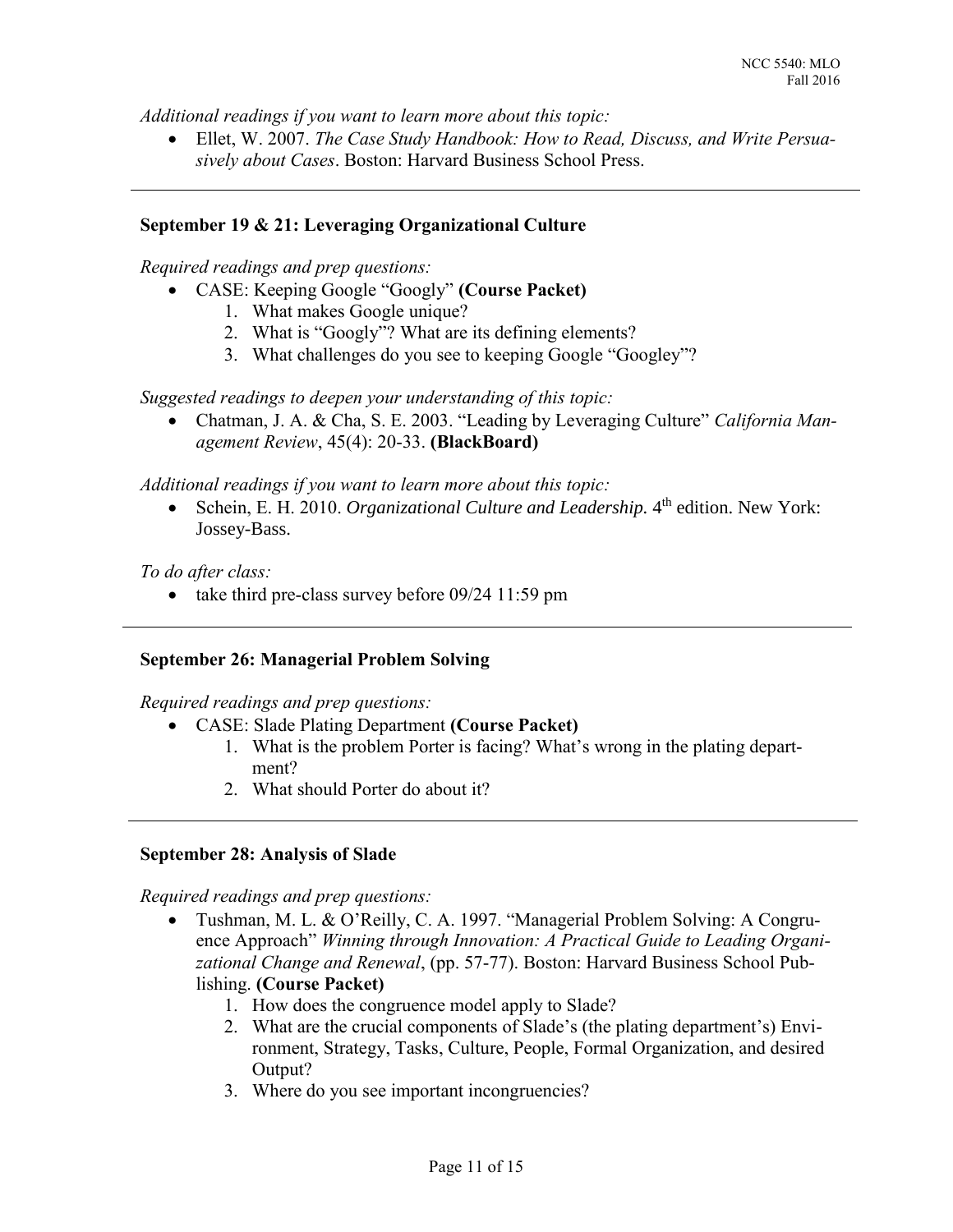## **October 3 & 5: Managing Groups and Teams**

*Required readings and prep questions (due by Oct. 3rd):* 

- CASE: Army Crew Team **(Course Packet)**
	- 1. Why does the Varsity team lose to the JV team?
	- 2. What should Coach P. have done differently? When exactly should he have done something differently? How?
	- 3. At the end of the case, what should Coach P. do on Tuesday? Why?

*Suggested readings to deepen your understanding of this topic:* 

 Katzenbach, J. R. & Smith, D. K. 1993. "The Discipline of Teams" *Harvard Business Review*, March-April: 111-120. **(Course Packet)**

*Additional readings if you want to learn more about this topic:* 

 Edmondson, A. 2012. *Teaming: How Organizations Learn, Innovate, and Compete in the Knowledge Economy*. New York: Jossey-Bass.

## **October 12: Team Presentations**

*Required readings and prep questions:* 

- Effective Business Presentations **(Course Packet)**
	- 1. Who is your audience? What are their expectations?
	- 2. How can you captivate their attention?
	- 3. What are the situational requirements of your presentation?
	- 4. How will you practice?

*To do after class:* 

• complete first peer feedback online survey before 10/15 11:59 pm

#### **October 17: Being a Leader**

*Required readings and prep questions:* 

- Bloomberg Online. 2009. "The Best Leadership is Good Management" **(Black-Board)**
	- 1. How are leadership and management defined in this article?
	- 2. How are they related? How should they be?
- Ancona, D., Malone, T. W., Orlikowski, W. J., & Senge, P. M. 2007. "In Praise of the Incomplete Leader" *Harvard Business Review*, February: 92-100. **(Course Packet)**
	- 1. What is the role of a leader? What does it take to be a good leader?
	- 2. What are your personal leadership capabilities? How could you further improve?

*Additional readings if you want to learn more about this topic:* 

 George, B., Sims, P., McLean, A. N., & Mayer, D. 2007. "Discovering Your Authentic Leadership" *Harvard Business Review*, February: 129-138.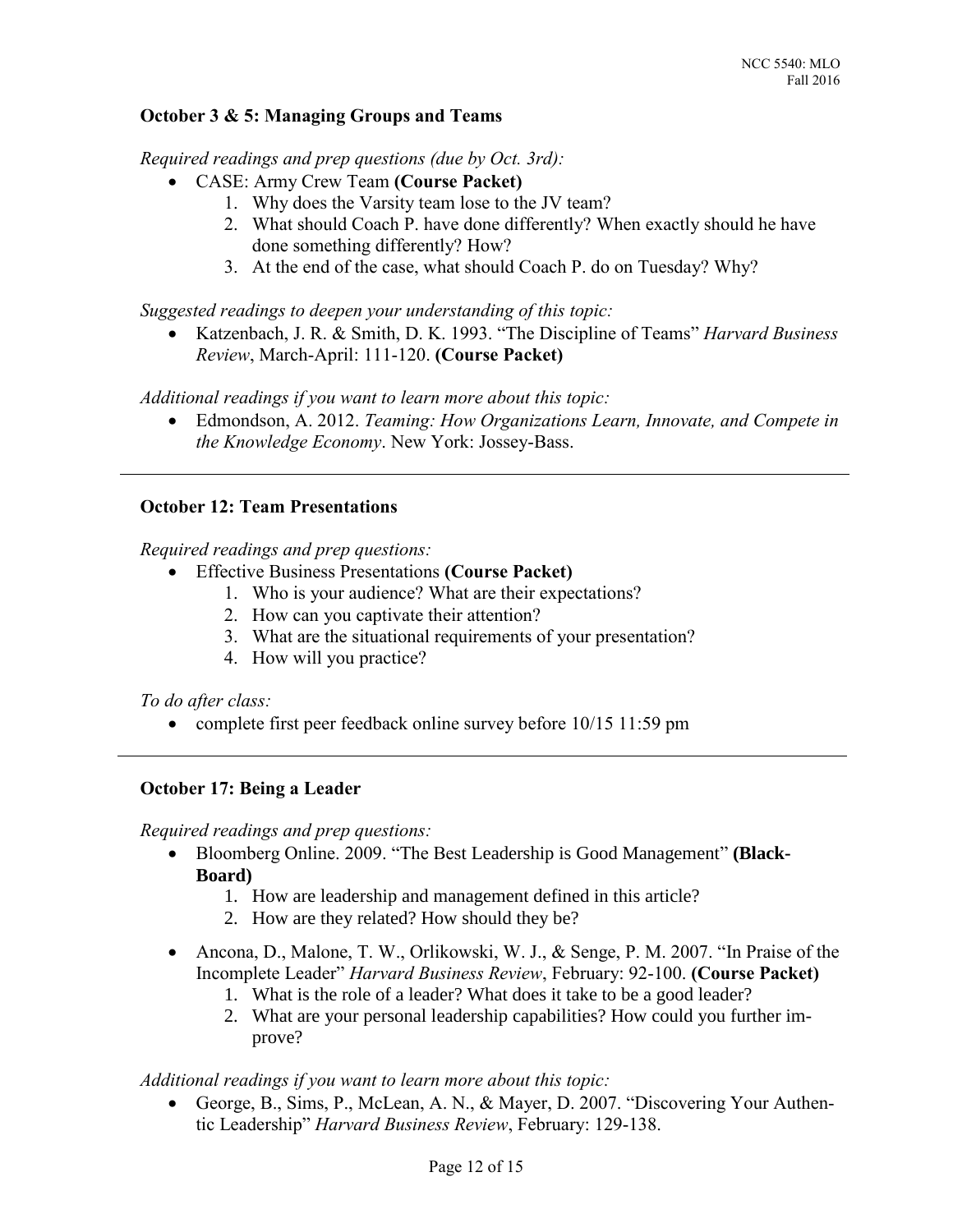Hill, L. A. 2003. *Becoming a Manager: How New Managers Master the Challenges*  of Leadership. 2<sup>nd</sup> edition. Boston: Harvard Business School Press.

## **October 19: Influencing and Persuading Others**

*Required readings and prep questions:* 

- Power Dynamics in Organizations **(Course Packet)**
	- 1. Why is power important?
	- 2. What are the sources of power? Which have you experienced? When?
	- 3. How do you effectively maneuver the power dynamics in your organization?

*Suggested readings to deepen your understanding of this topic:* 

 Cialdini, R. B. 2001. "Harnessing the Science of Persuasion" *Harvard Business Review*, October: 72-79. **(Library Online)**

*Additional readings if you want to learn more about this topic:* 

 Pfeffer, J. 2010. *Power: Why Some People Have It and Others Don't*. New York: Harper Business.

## **October 24 & 26: Using Influence Strategies for Organizational Change**

*Required readings and prep questions (due by Oct. 24th):* 

 SIMULATION: Introduction and Instructions **(Online)** 1. How can you persuade and influence others? Review last class's concepts.

*Additional readings if you want to learn more about this topic:* 

 Davis, G. F. & White, C. 2015. *Changing Your Company from the Inside Out: A Guide for Social Intrapreneurs*. Boston: Harvard Business Review Press.

*To do after class:* 

• take fourth pre-class survey before  $10/29$  11:59 pm

## **October 31: Guest Lecture – Negotiating Effectively**

*Required readings and prep questions:* to be posted on **BlackBoard**

## **November 2: Appreciating Responsibility and Ethics**

*Required readings and prep questions:* 

- Bazerman, M. H. & Tenbrunsel, A. E. 2011. "Ethical Breakdowns" *Harvard Business Review*, April: 58-65. **(Course Packet)**
	- 1. Why do good people let bad things happen?
	- 2. What are the implications? How may the issues be remedied?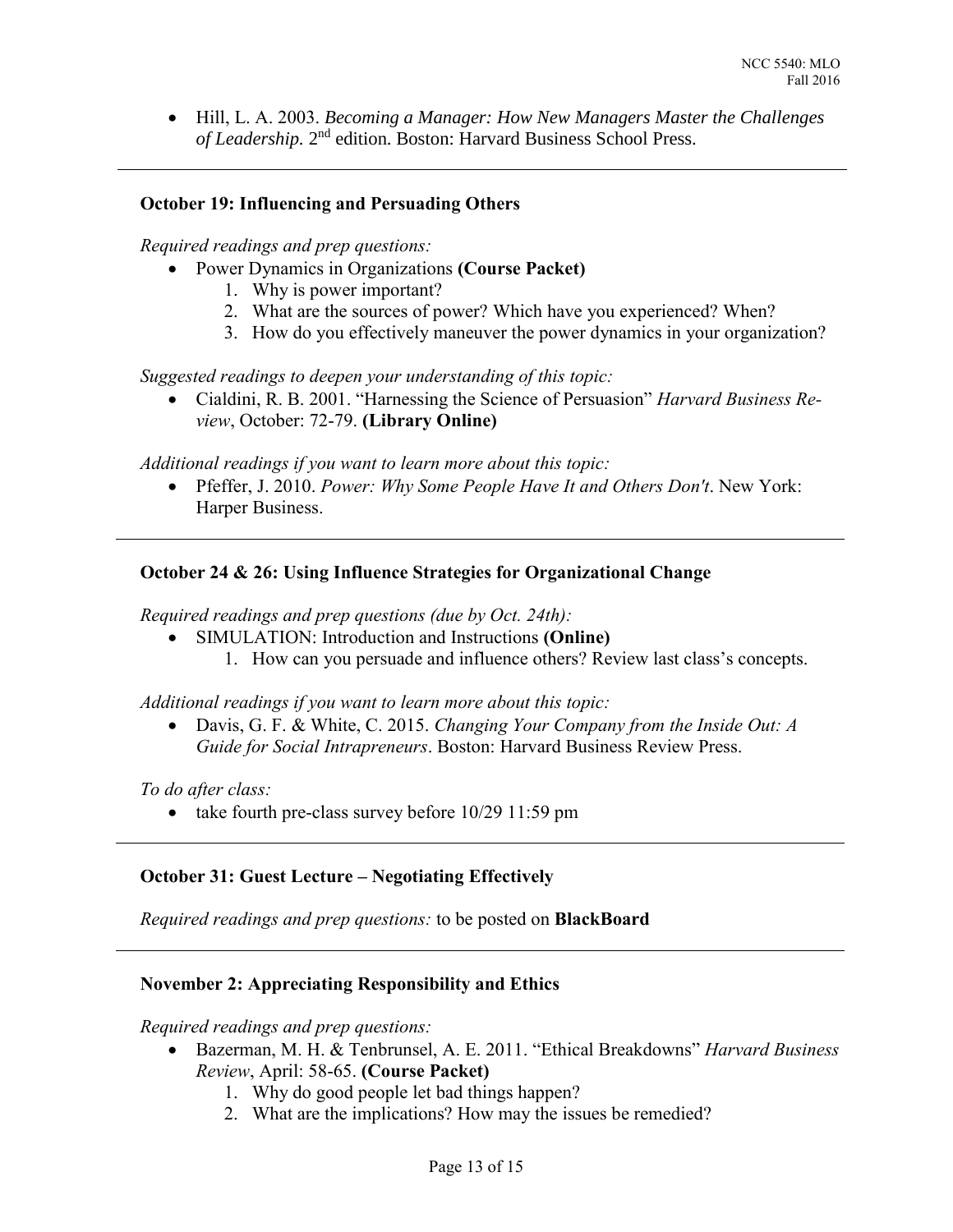*Suggested readings to deepen your understanding of this topic:* 

 Carroll, A. B., Lipartito, K. J., Post, J. E., Werhane, P. H., & Goodpaster, K. E. 2012. "Leadership, Organization, and Issues (ff)" *Corporate Responsibility: The American Experience*, (pp. 387-413). Cambridge: Cambridge University Press. **(BlackBoard)**

*Additional readings if you want to learn more about this topic:* 

- Banaji, M. R., Bazerman, M. H., & Chugh, D. 2003. "How (Un)ethical Are you?" *Harvard Business Review*, December: 56-64. (connects to Implicit Association Test recommended in session on "Making Smart Decisions")
- Sandel, M. J. 2009. *Justice: What's the Right Thing to Do?* New York: Farrar, Straus and Giroux.

## **November 7 & 9: Engaging with Corporate Social Responsibility and Sustainability**

*Required readings and prep questions:* 

- CASE: Aspen Skiing Company **(Course Packet)**
	- 1. How serious is Aspen Skiing Company about sustainability? What leads you to this conclusion?
	- 2. Should Aspen join the Kimberly-Clark Boycott? Why or why not?

*Suggested readings to deepen your understanding of this topic:*

 Adams, R. et al. 2012. "Innovating for Sustainability: A Systematic Review of the Body of Knowledge" *Network for Business Sustainability*: 1-19. (**BlackBoard** – need to only read to page 19)

*Additional readings if you want to learn more about this topic:* 

- Carroll, A. B., Lipartito, K. J., Post, J. E., Werhane, P. H., & Goodpaster, K. E. 2012. *Corporate Responsibility: The American Experience*. Cambridge: Cambridge University Press.
- Makower, J. 2009*. Strategies for the Green Economy: Opportunities and Challenges in the New World of Business*. New York: McGraw Hill.

*To do after class:* 

• take fifth and final pre-class survey before  $11/12$  11:59 pm

## **November 14 & 16: Fostering Innovation and Creativity**

*Required readings and prep questions:* 

- CASE: OpenIDEO **(Course Packet)** 
	- 1. Why has IDEO decided to invest in crowdsourcing capabilities?
	- 2. What parts of the IDEO process can be moved to the crowd? What parts cannot?
	- 3. Should OpenIDEO be integrated within the IDEO structure or remain autonomous? Why?